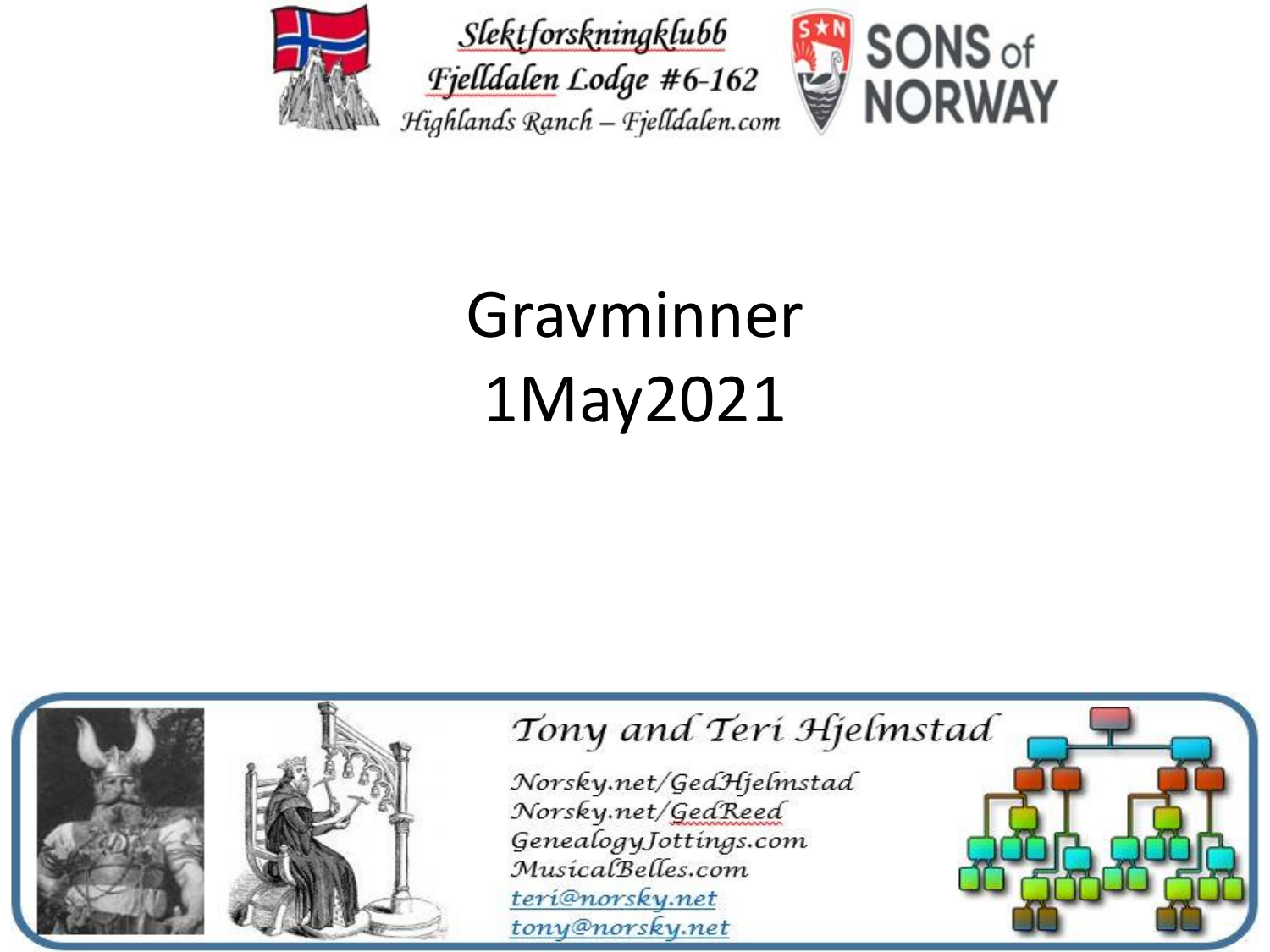#### News You Should Know

**442 Ancient Viking Skeletons Hold DNA Surprises – Does Your Y or Mitochondrial DNA Match? Daily Updates Here!** 

**[https://dna-explained.com/2020/09/18/442-ancient-viking](https://dna-explained.com/2020/09/18/442-ancient-viking-skeletons-hold-dna-surprises-does-your-y-or-mitochondrial-dna-match-daily-updates-here/)skeletons-hold-dna-surprises-does-your-y-ormitochondrial-dna-match-daily-updates-here/**

442 Viking skeletons from outside Scandinavia were sequenced by Eske Willerslev's lab, producing whole genome sequences for both men and women from sites in Scotland, Ukraine, Poland, Russia, the Baltic, Iceland, Greenland and elsewhere in continental Europe. They were then compared to known Viking samples from Scandinavia.

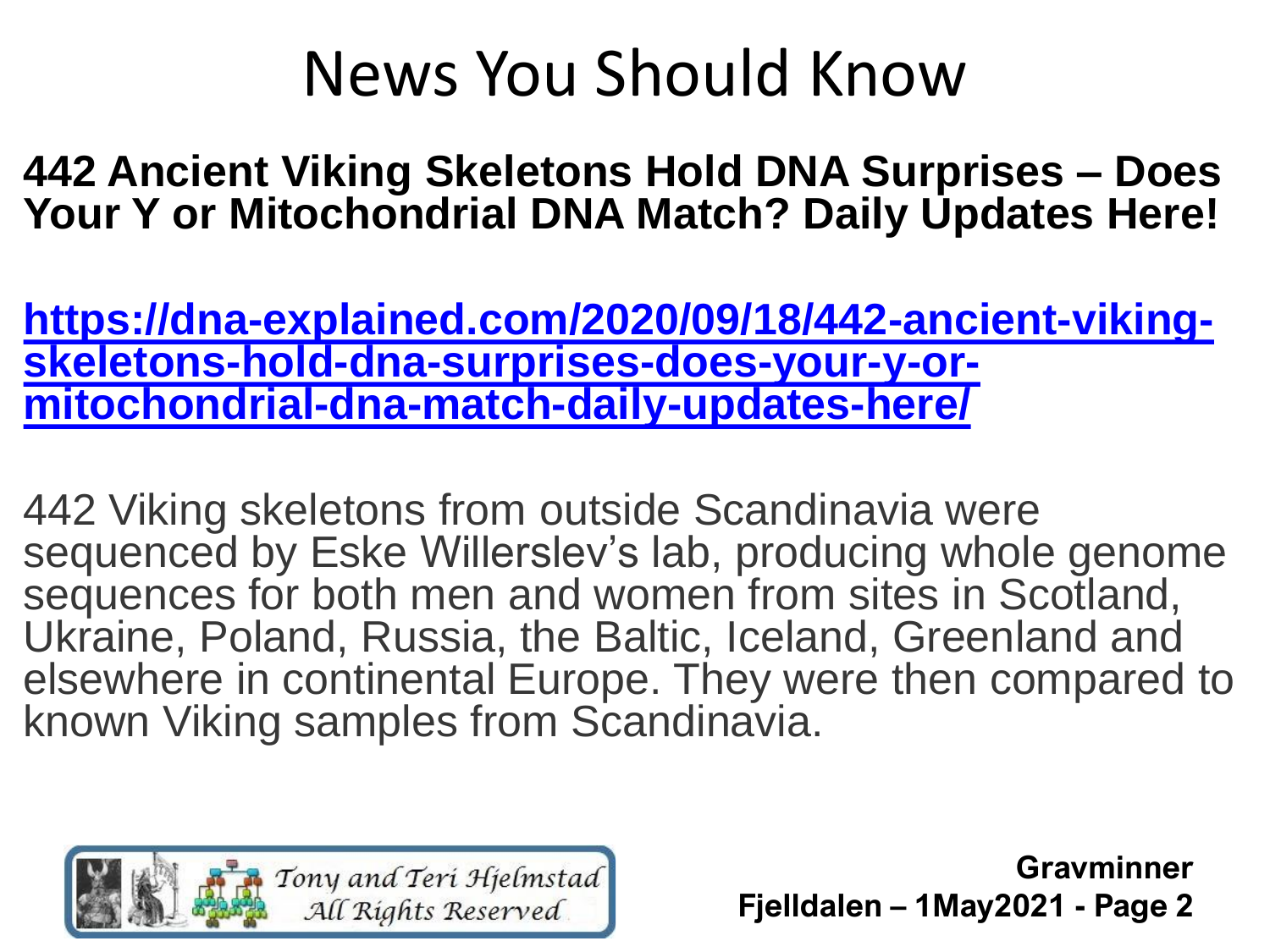## News You Should Know

Sample

**Sample:** VK203 / Orkney\_BY78, Ar. 1, sk 3 **Location:** [Brough\\_Road\\_Birsay, Orkney,](http://www.google.com/maps/place/59.133,-3.319)  Scotland, UK **Age:** Viking 10th century CE **Y-DNA:** [R-BY10450](https://www.familytreedna.com/public/y-dna-haplotree/R;name=R-BY10450) **FTDNA Comment:** FT83323 **mtDNA:** [H4a1a1a1a1](https://www.familytreedna.com/public/mt-dna-haplotree/H;name=H4a1a1a1a1)

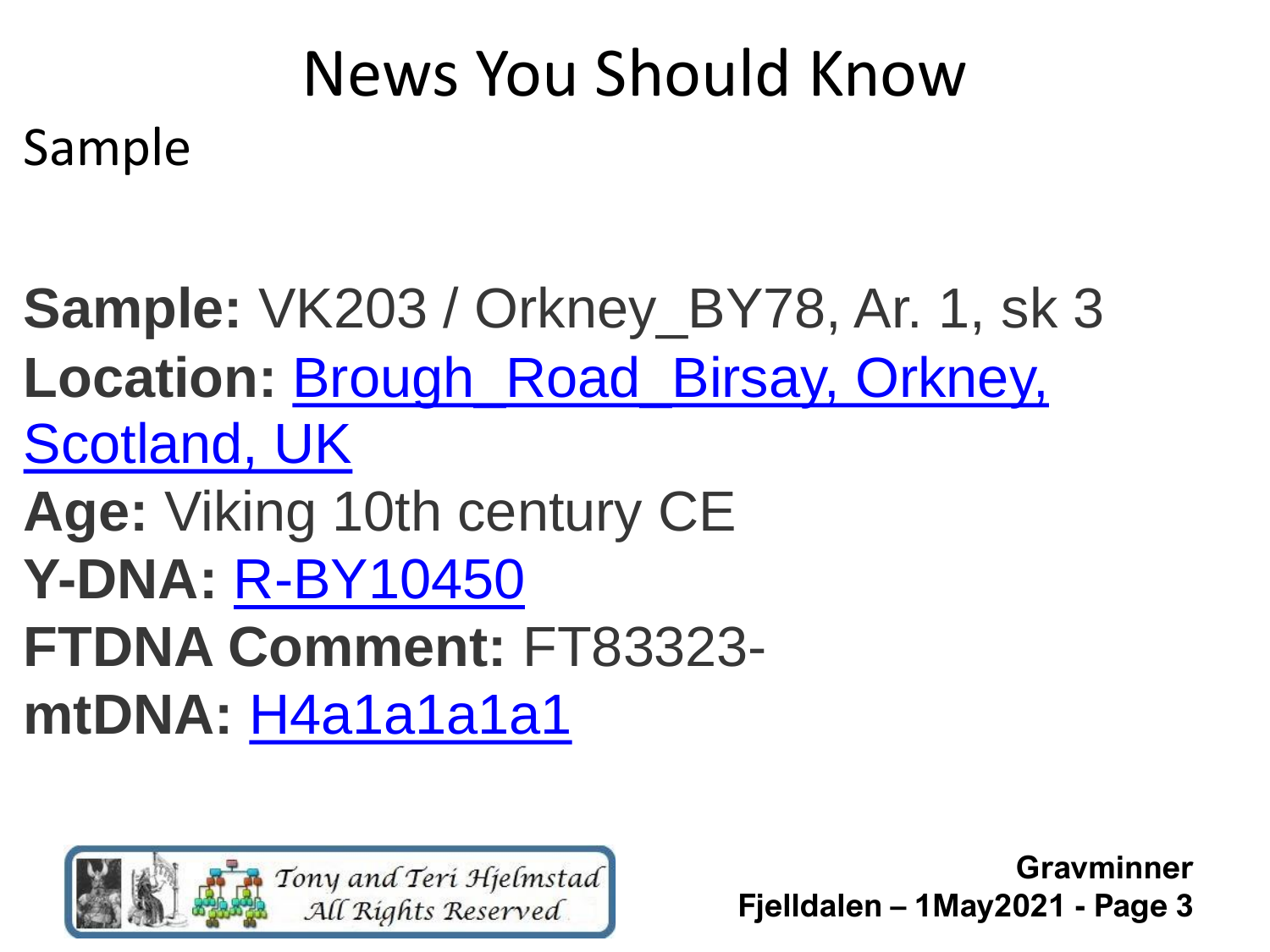## News You Should Know

Try to always note your research as soon as possible!

|      |                                                 |      |  |                                                                                |  |  |               |  | TU.CU.TS 0UICSITT                                                                                |  |
|------|-------------------------------------------------|------|--|--------------------------------------------------------------------------------|--|--|---------------|--|--------------------------------------------------------------------------------------------------|--|
|      |                                                 |      |  |                                                                                |  |  |               |  | <sup>3</sup> Re: Joseph Flottemesch - Flottemesch - Family History & Genealogy Message Board - n |  |
| File | Edit                                            | View |  | History Bookmarks Tools Help                                                   |  |  |               |  |                                                                                                  |  |
|      |                                                 |      |  |                                                                                |  |  |               |  |                                                                                                  |  |
|      | Most Visited Setting Started M Latest Headlines |      |  |                                                                                |  |  |               |  |                                                                                                  |  |
|      |                                                 |      |  | <b>日 First Name: j*, Last Name: f*, TitL   学 Re: Joseph Flottemesch - F. 图</b> |  |  |               |  |                                                                                                  |  |
|      |                                                 |      |  |                                                                                |  |  | <b>Search</b> |  | Advanced Search                                                                                  |  |
|      |                                                 |      |  |                                                                                |  |  |               |  | $\odot$ All Boards $\odot$ Flottemesch - Family History & Genealogy Message Board                |  |

 $11050000000007$ 

I spent 5 years looking for this connection from 2011-2016 – and had it all the time!

> Tony and Teri Hjelmstad All Rights Reserved



marriage to Bernadina Schmidt on 5-18-1852. There are also several records that list various Flottemesch's as being witnesses to baptisms and marriages that tie Joseph, Hermanus Henricus, Mary Elizabeth and Bernard together. I also have records from St. Liborius that list Hermanus Flottemesch as witness to Gerhard Fried. Wormann and Cath, bustier's child Anna Marie Wormann. All records are from microfilm at the St. Louis County Library Headquarters.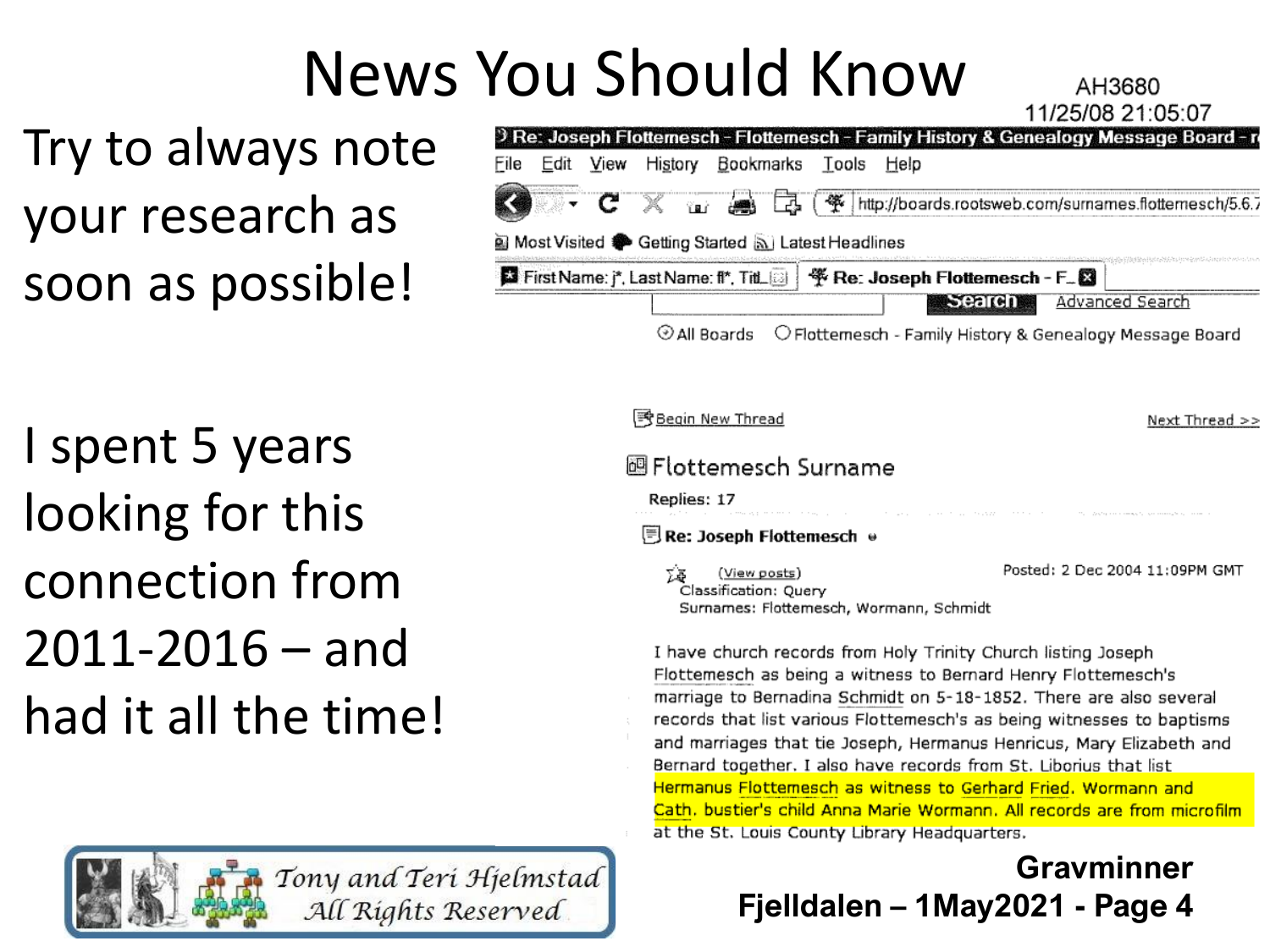- **Fjelldalen SlektforskningKlubb :**  [http://fjelldalen.com](http://fjelldalen.com/)
	- June 3rd Abbreviations on Norwegian Records
	- $-$  July 3<sup>rd</sup> How to Build a Web Site from a GedCom
	- August 7 Family Search's Personal GedCom

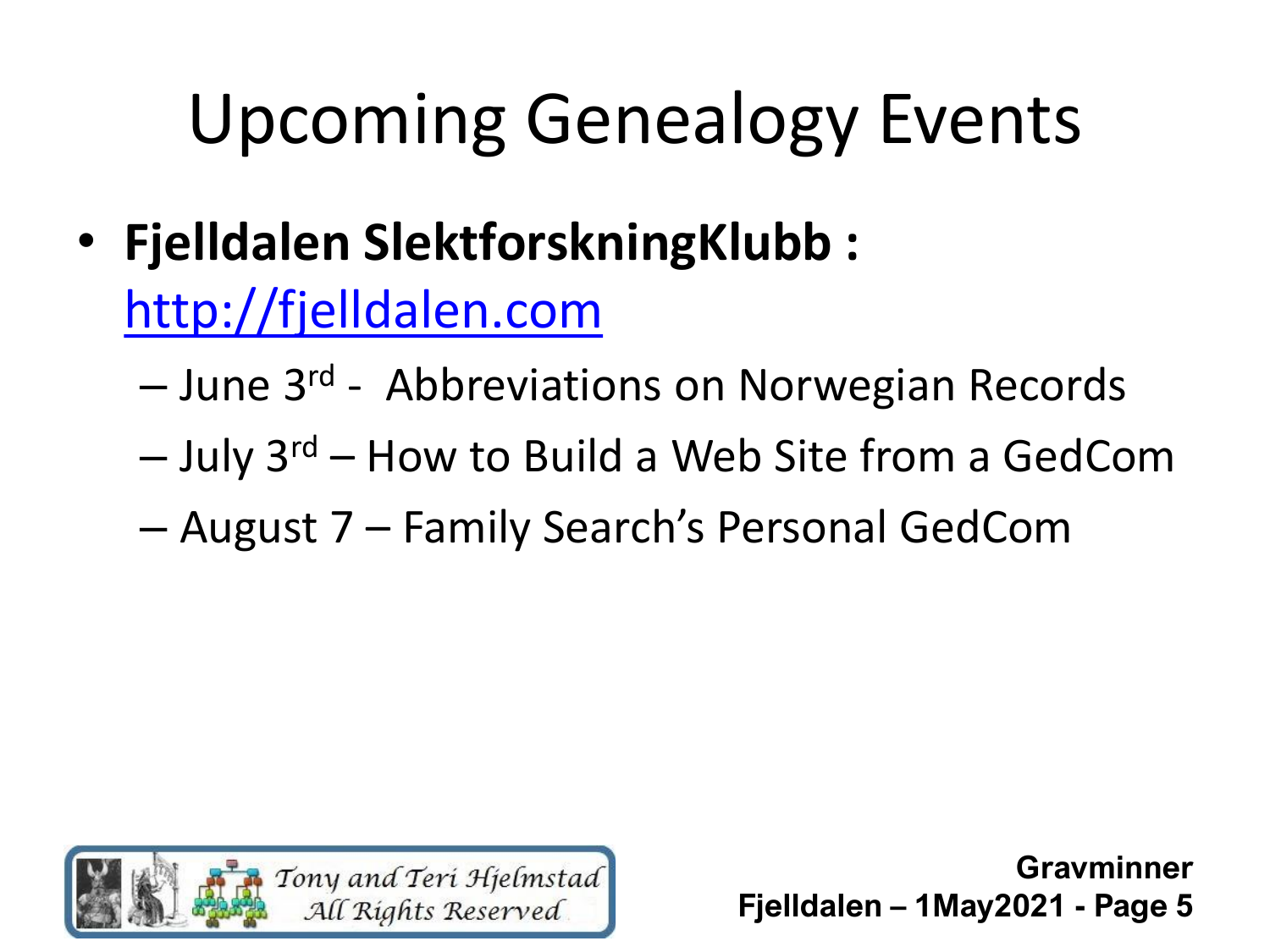# Upcoming Genealogy Events<br>SLEKT OG DATA

<https://www.slektogdata.no/>

- Articles this month [See Newsletter Here](https://mailchi.mp/d3aef9cf6c56/nyhetsbrev-fra-slekt-og-data-303029?e=5ee01348dd)
	- **How to find the family's war history**
		- **Front fighters and sisters**
		- **Find your relatives in fanger.no – Captive Norwegians during WWII**
		- **The war sailors**
		- **The resistance movement**
		- **Norwegians in London**
		- **Norwegians in Sweden**
		- **Landssvik Archive – Traitors Archive**
		- **The German girls – women who had relationships with German soldiers**
		- **Did one of your relatives die during the war?**
		- **Holocaust in Norway**

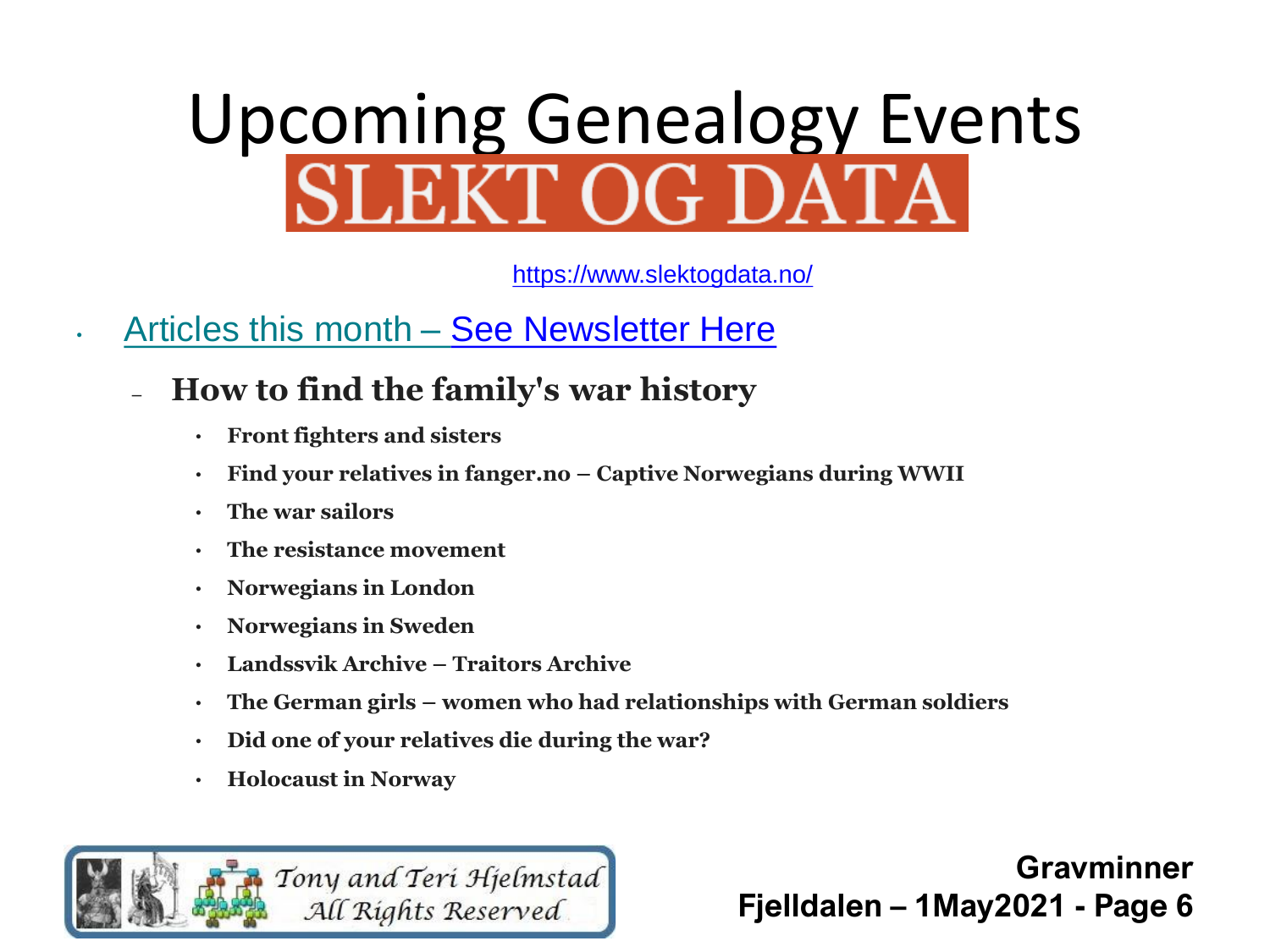- **The Colorado Genealogical Society(CGS)**  <https://cogensoc.us/>
- **Saturday, 15 May 2021**
	- **Researching Pre 1850 Military Records** • **Speaker: Diane Barbour**

America has a robust history when it comes to war. From the days we landed on the shores of this continent, there have been wars. This is a discussion of four major pre-1850 military record groups available to the researcher that will tell your Ancestor's story. There are pension and service records, bounty records, state records and many other record groups that may provide even more about your family hero.

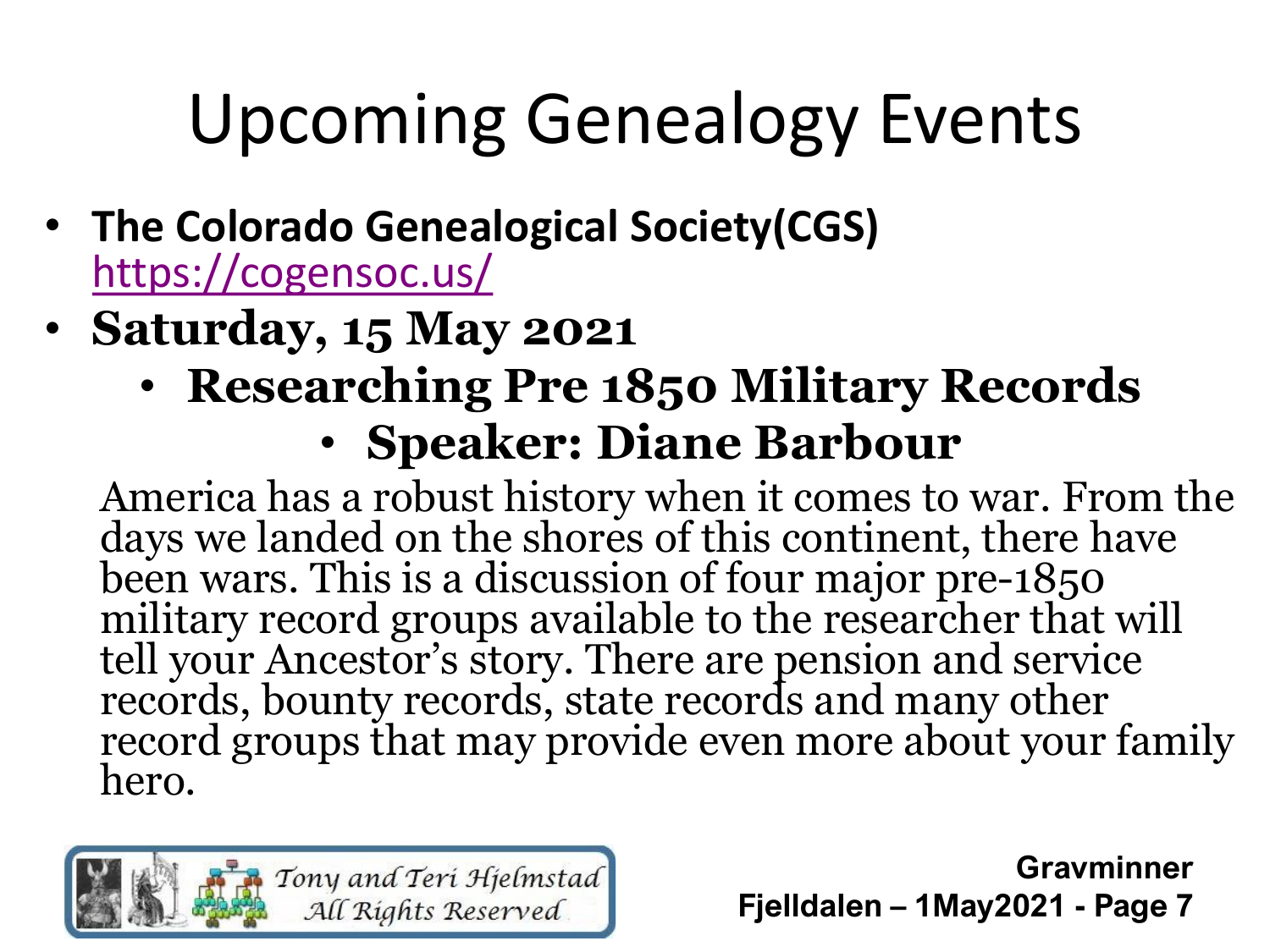- **Highlands Ranch Genealogical Society (HRGS)**  [https://hrgenealogy.wordpress.com](https://hrgenealogy.wordpress.com/)
	- • Tuesday, May 4, 2021: "Raising the Bar- Is it time to go to the next step in your research?" by Kathy Trullo.
- **National Genealogy Society (NGS)**  <https://www.ngsgenealogy.org/>
	- May 19-22 Family History Conference Deep Roots of a Nation - Online – Richmond, Virginia

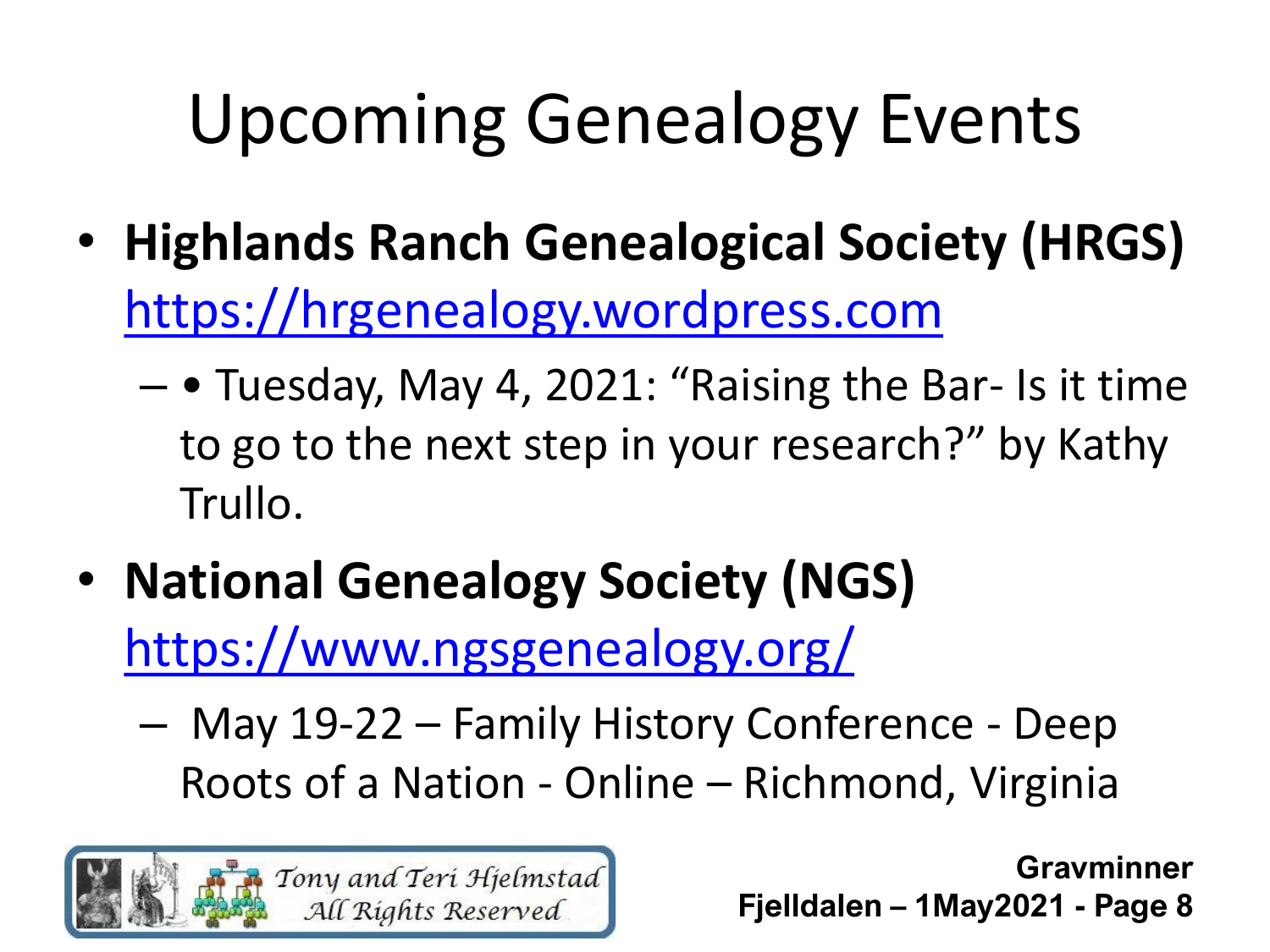- **PALAM Seminar**
- **2021 International German Genealogy Conference**
	- July 17-24 "Researching Together Worldwide" \$179 <https://playbacknow.regfox.com/iggp2021>

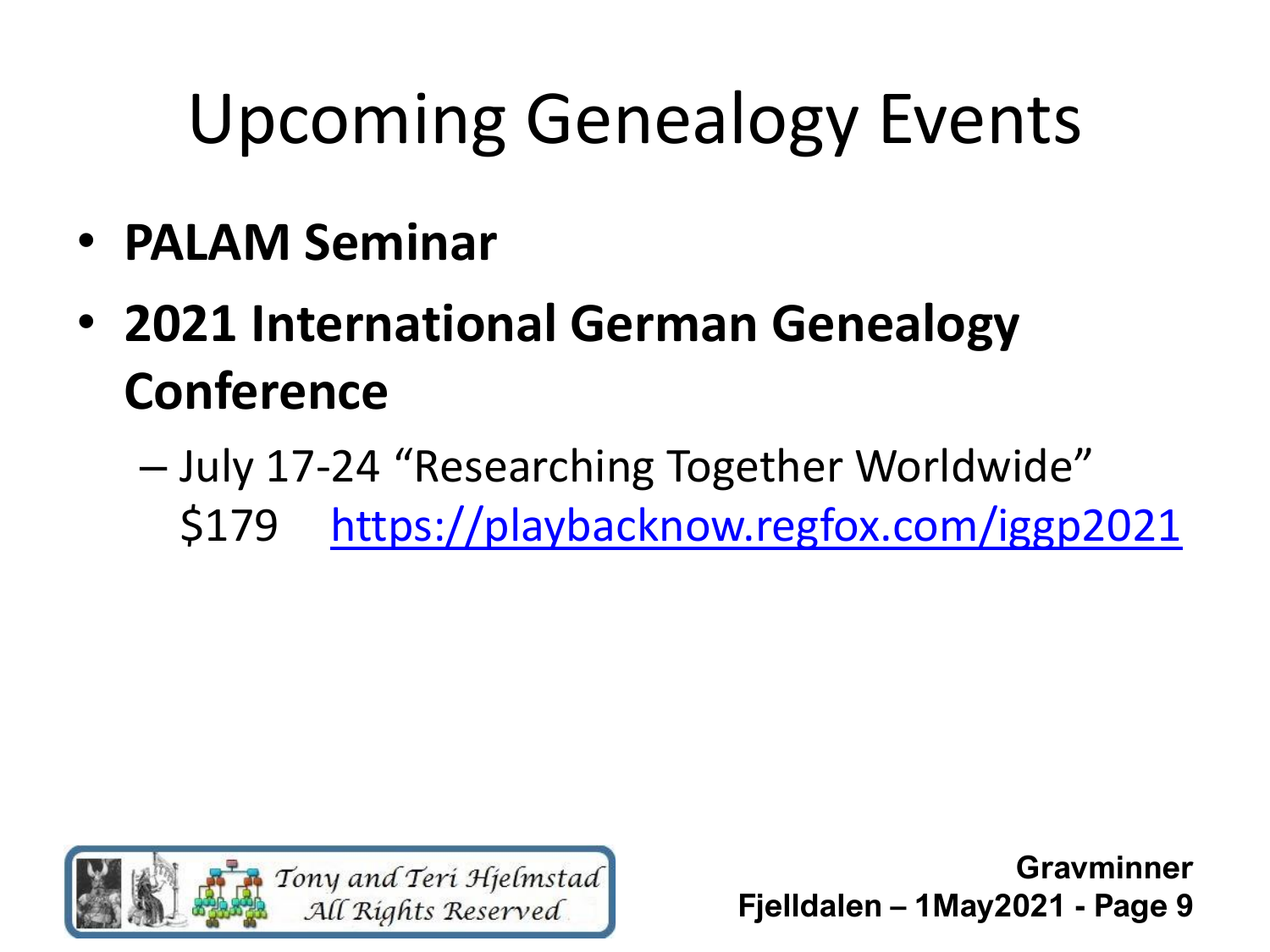- **Castle Rock Colorado Genealogical Society (CRCGS)** [Http://www.crcgs.org](http://www.crcgs.org/)
- Thursday, May 6, 2021 from 10 a.m. to 12 p.m. ZOOM Webinar Power of a Picture (Class) Presented by Barbara A. Lane

Registration required at www.crcgs.org.

• Saturday, May 15, 2021 10 a.m. to 12 p.m. Zoom Webinar German Research Online (Program) Presented by James M. Beidler

Registration required at www.crcgs.org.

- Thursday, June 3, 2021 from 10 a.m. to 12 p.m. ZOOM Webinar City Directories: No Town Too Small, No Clue Too Little (Class) by Thomas McEntee
- Saturday, June 19, 2021 10 a.m. to 12 p.m. Zoom Webinar All in a Day's Work: Occupational Genealogical Research presented by Michael L. Strauss
- SHARE: Sharing Help And Research Experience via Zoom Webinar

Every Monday 10 a.m. – Noon

Join us on Monday mornings to share Genealogy research roadblocks and triumphs, pick up a few trick and tips, and hear some great family stories from your fellow genealogists. Registration required at www.crcgs.org

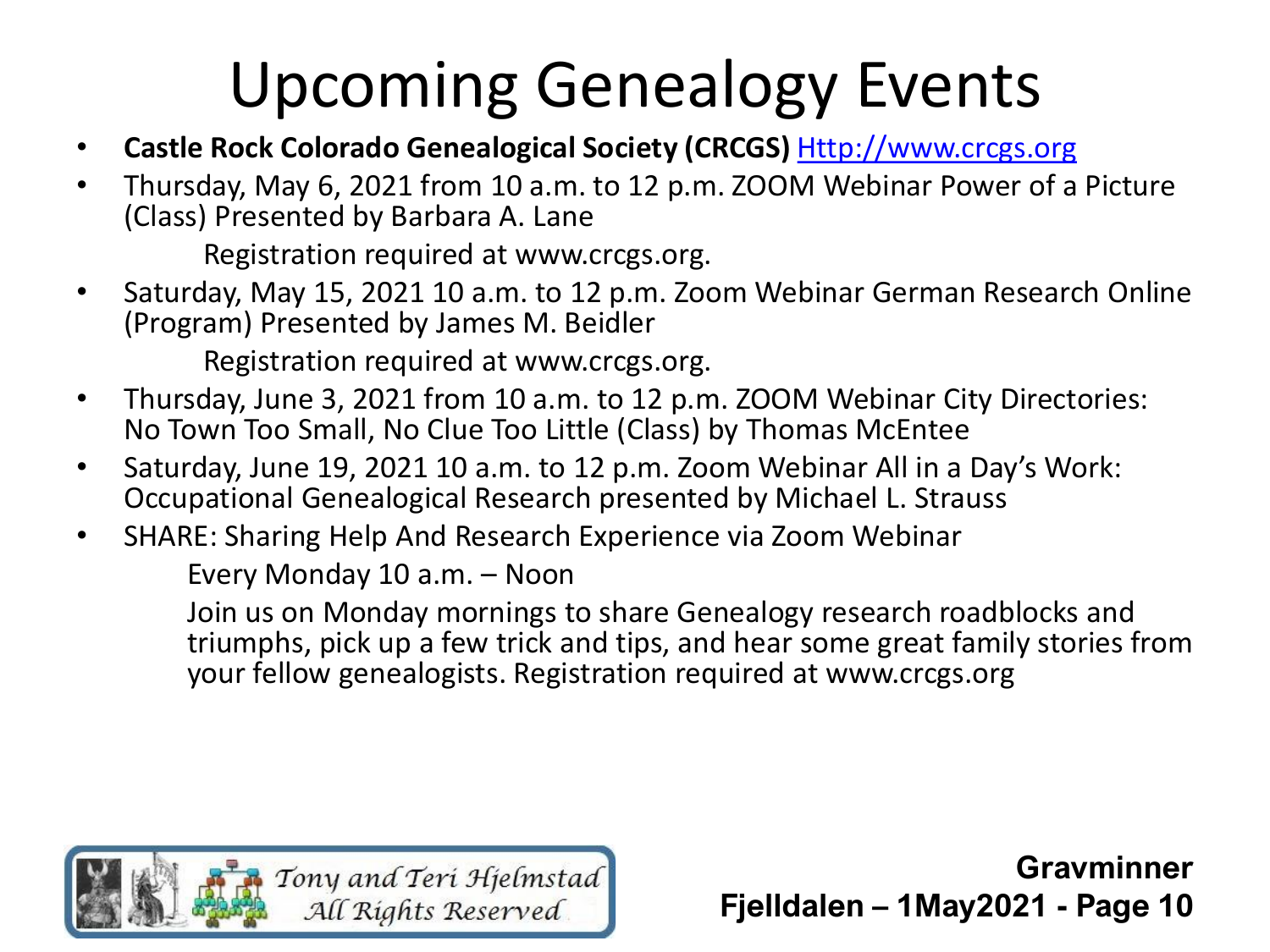#### • **Highlands Ranch Senior Genealogical Society (HRSGS)**

- The Highlands Ranch Senior Genealogy Club meets the third Friday of every month, except in December, from 9:30 a.m. to 11:00 a.m. at the LDS Church, 9800 Foothills Canyon Boulevard. The club is for people interested in researching genealogy and that are beginning to gather their family history. They work together, sharing research suggestions and ideas, plus applauding the success of other members. They also concentrate on gathering family histories and stories.
- During the present health crisis, the group is meeting at the same time virtually, on Zoom. For instructions on how to join the meeting, please contact Gordon Taylor at 303- 945-5737 or by email at gmtmt8@gmail.com.

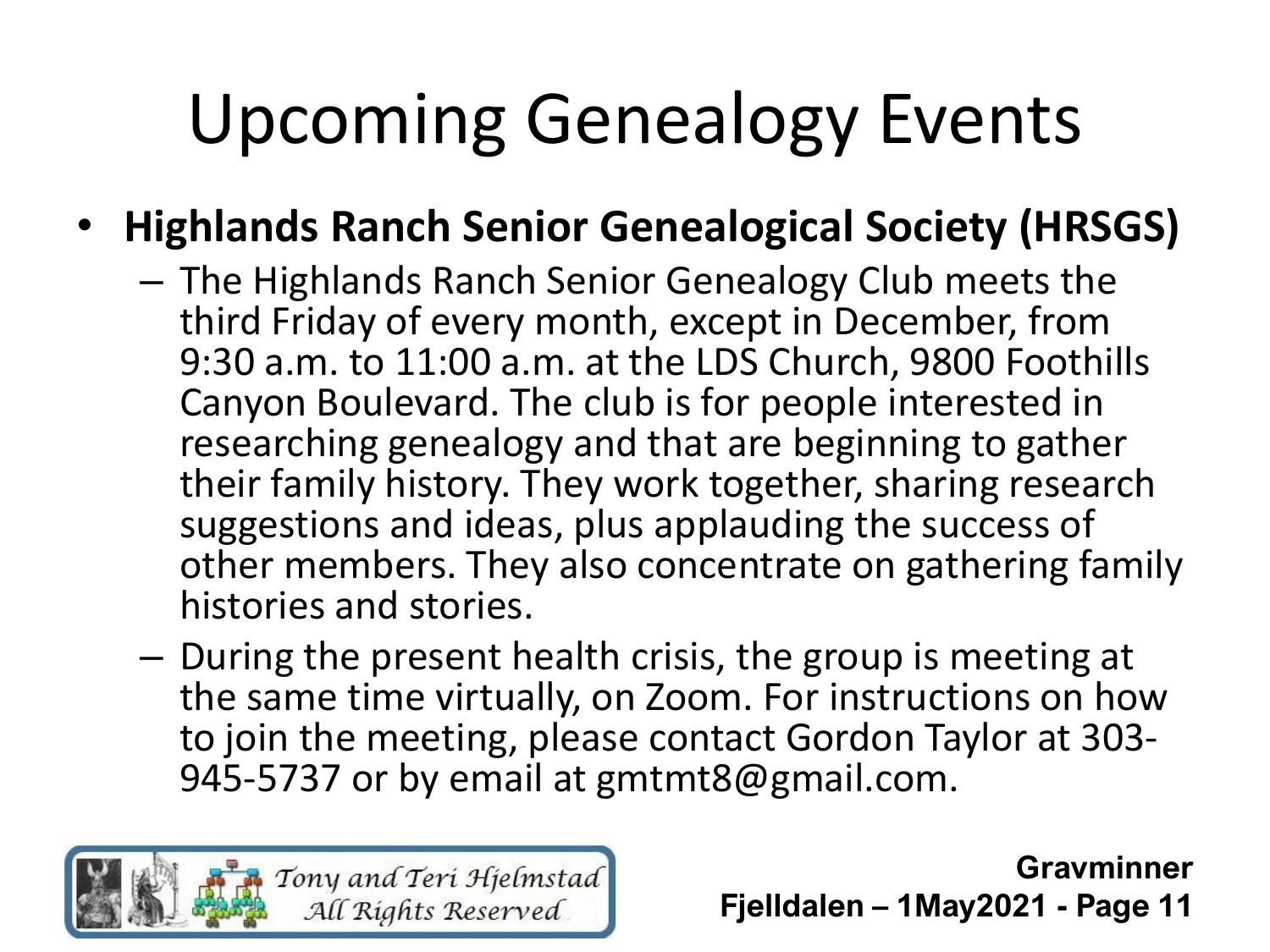- Housekeeping ...
	- The handout has all the slides when they're too small to see on the screen, use the handout.
	- This will be mostly a demonstration and then a discussion and practice.
	- All sites mentioned have their web addresses on the pages discussing those.

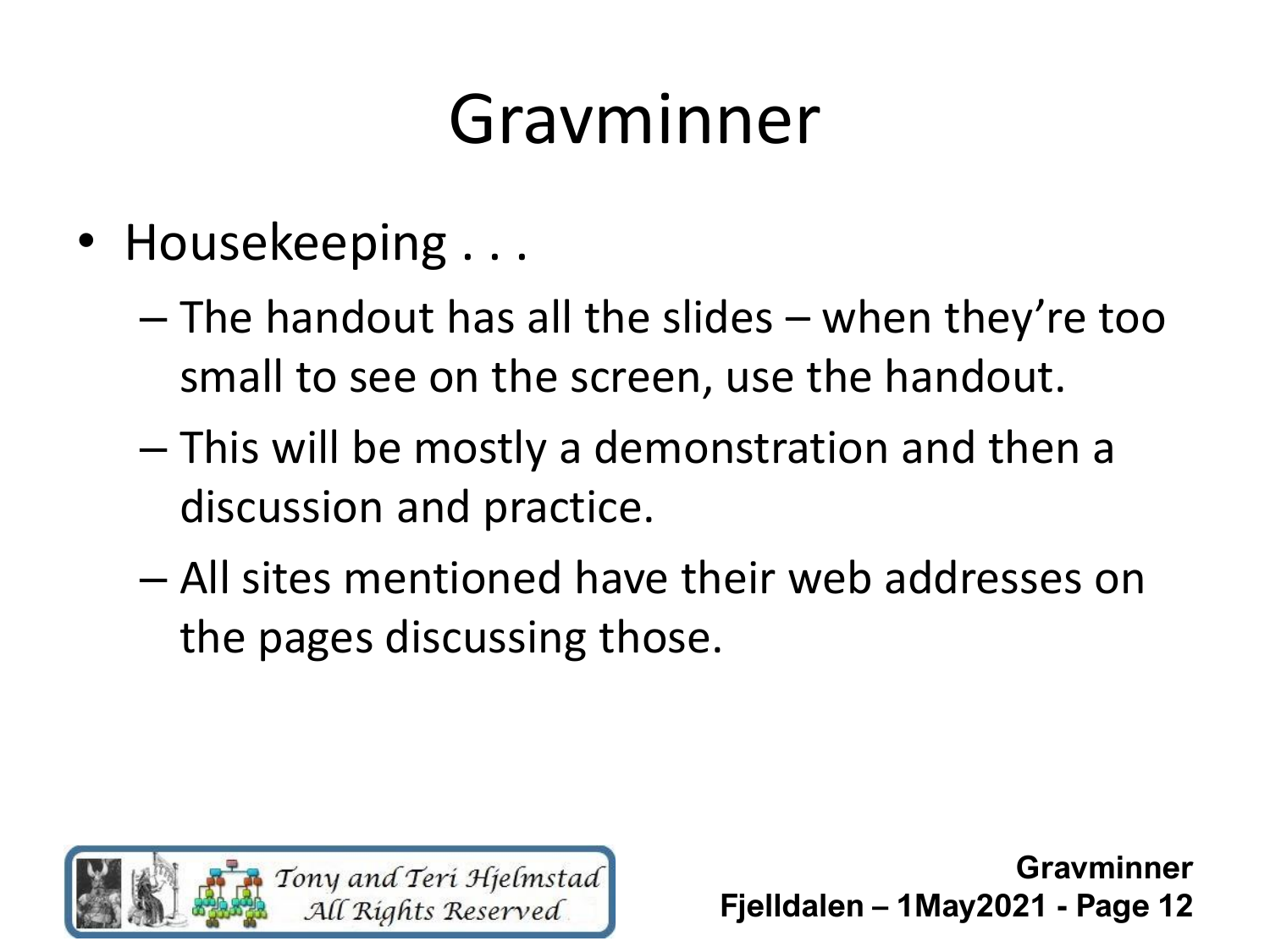- In the U.S., we normally use FindAGrave or BillionGraves to locate where people are buried
- These have some nice advantages:
	- People build monuments and put genealogy information in the monuments
	- There are photos of the cemetery and the headstones
	- There is information about where the cemetery is located and how to get to it

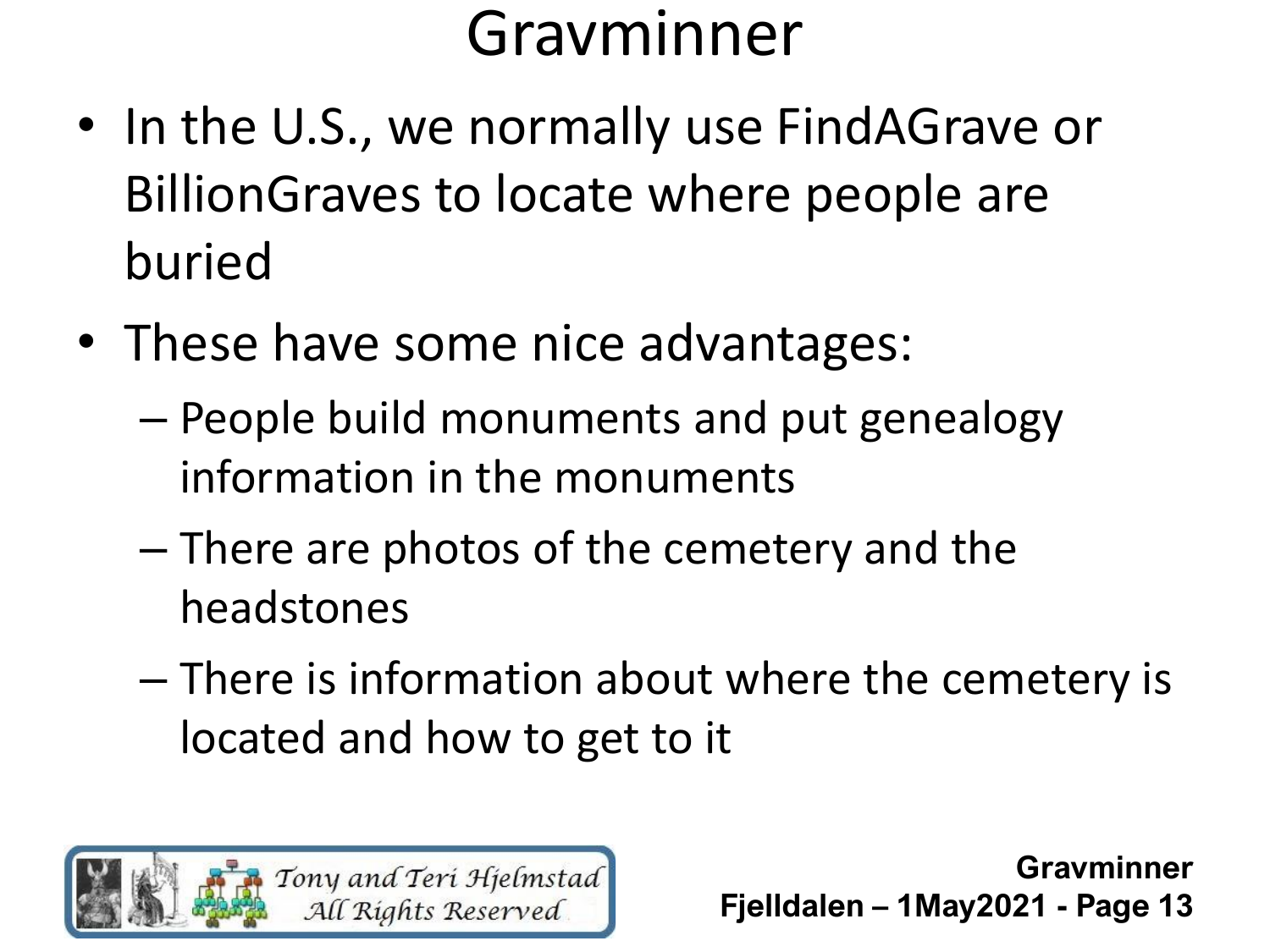- However most Norwegian graves are not in either database for several reasons:
	- Norwegians have access to Gravminner
	- Headstones and plots are rented for 20-25 years. There is an option for a 10 year renewal if the family will pay for it. But special permission must be obtained to renew more than twice.
	- After 20-25 years, normally everything has decomposed as only wooden caskets are used and they are not placed in vaults

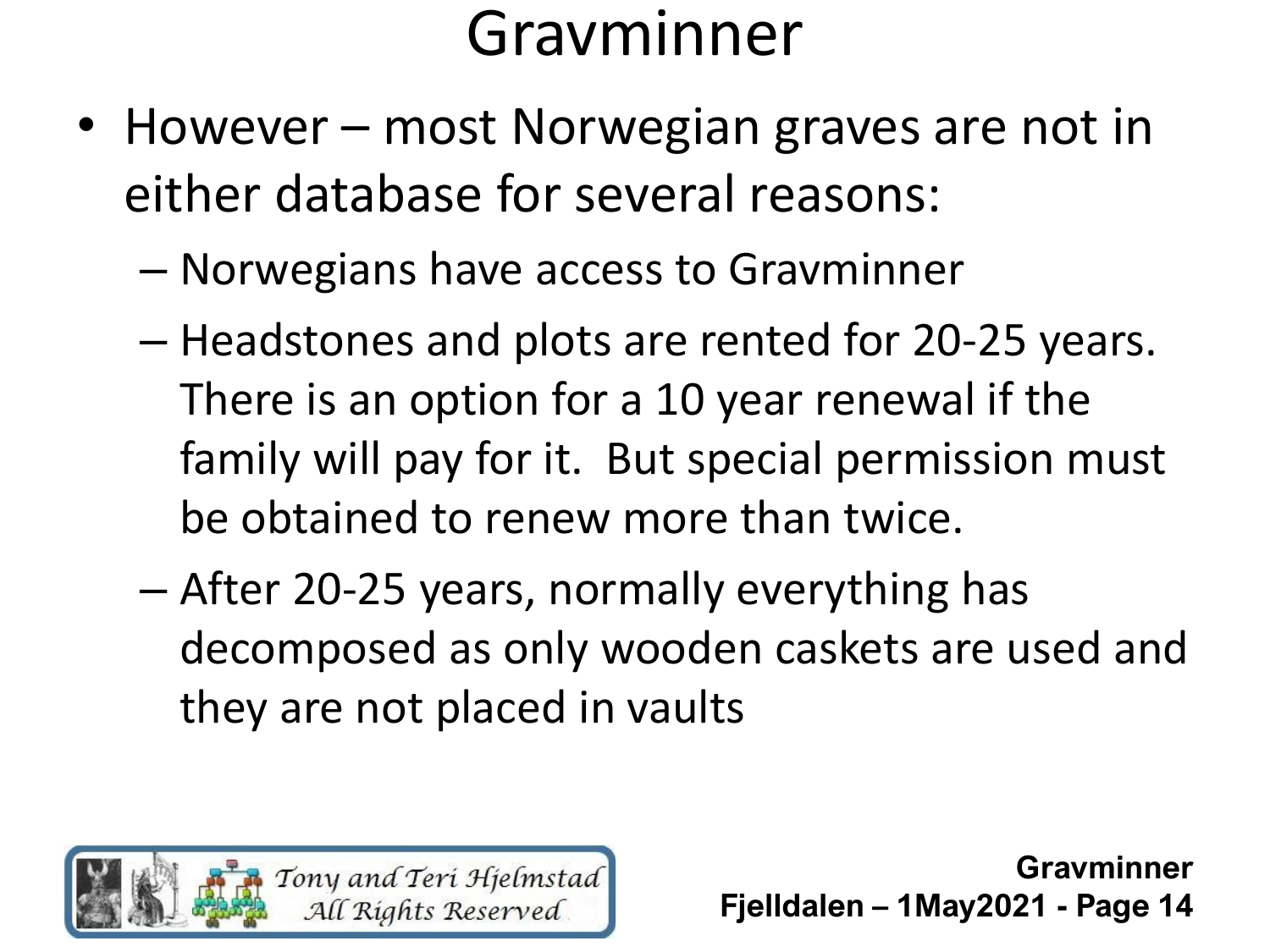- Between 1960 and 1979, some families had the remains "shrink-wrapped" so that they would not decompose. They hoped that this would prevent the grave from being re-used. The Norwegian government has developed methods to get around this practice and it is now banned.
- The current practice is to clear the headstones from the oldest section when the cemetery is full, and then reuse those graves.
- Therefore, some less used cemeteries will have some sections of older – longer than 25 years ago – graves.
- Renewed-lease graves will not be disturbed in this process.

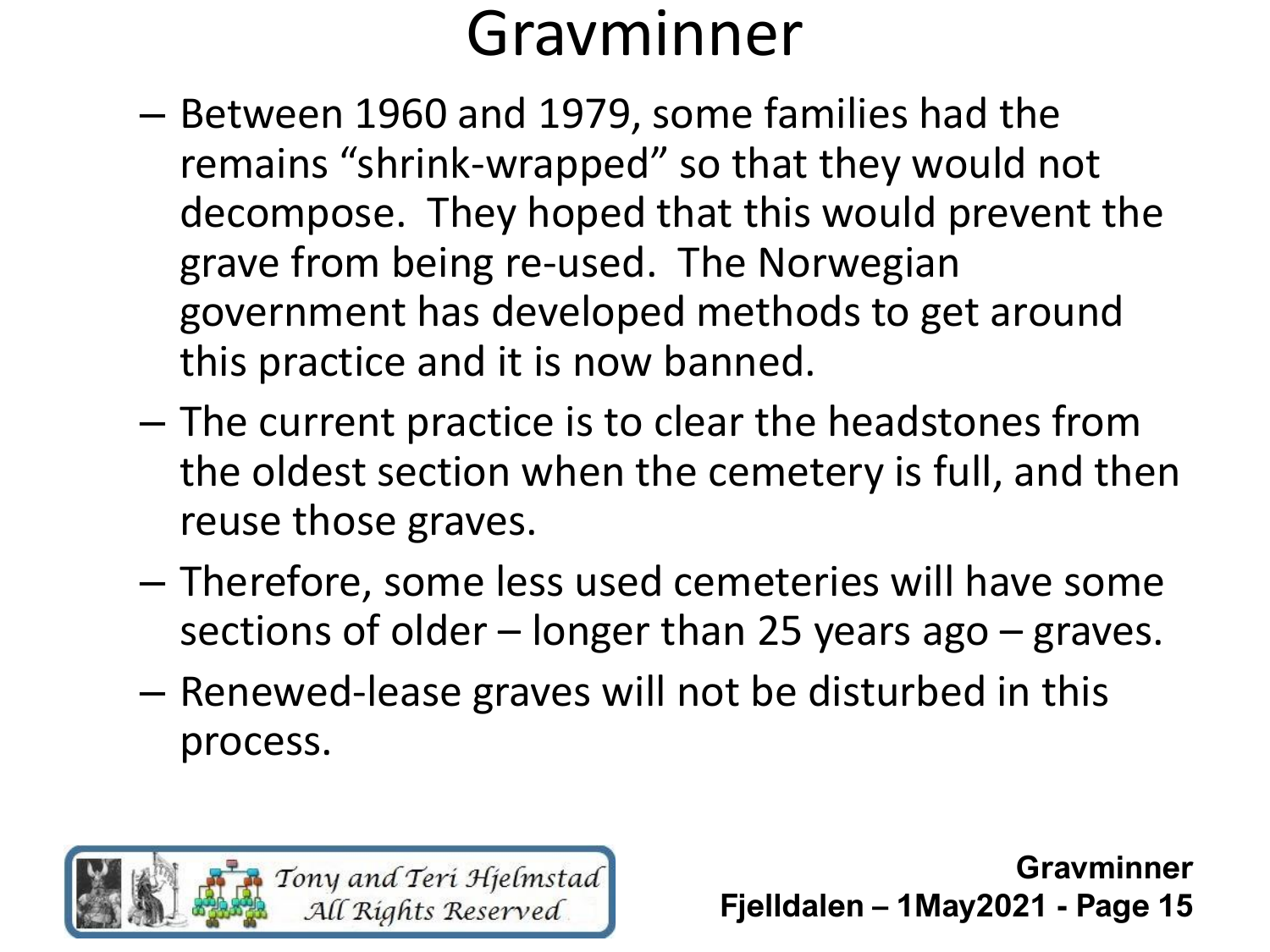– At many kirkes, old headstones are kept and leaned or stacked along the cemetery walls. However, they are almost impossible to look at as the stacks can be of 50 or more and each headstone is very heavy. At some kirkes, the headstones have been hauled off to be broken up and re-used for construction.



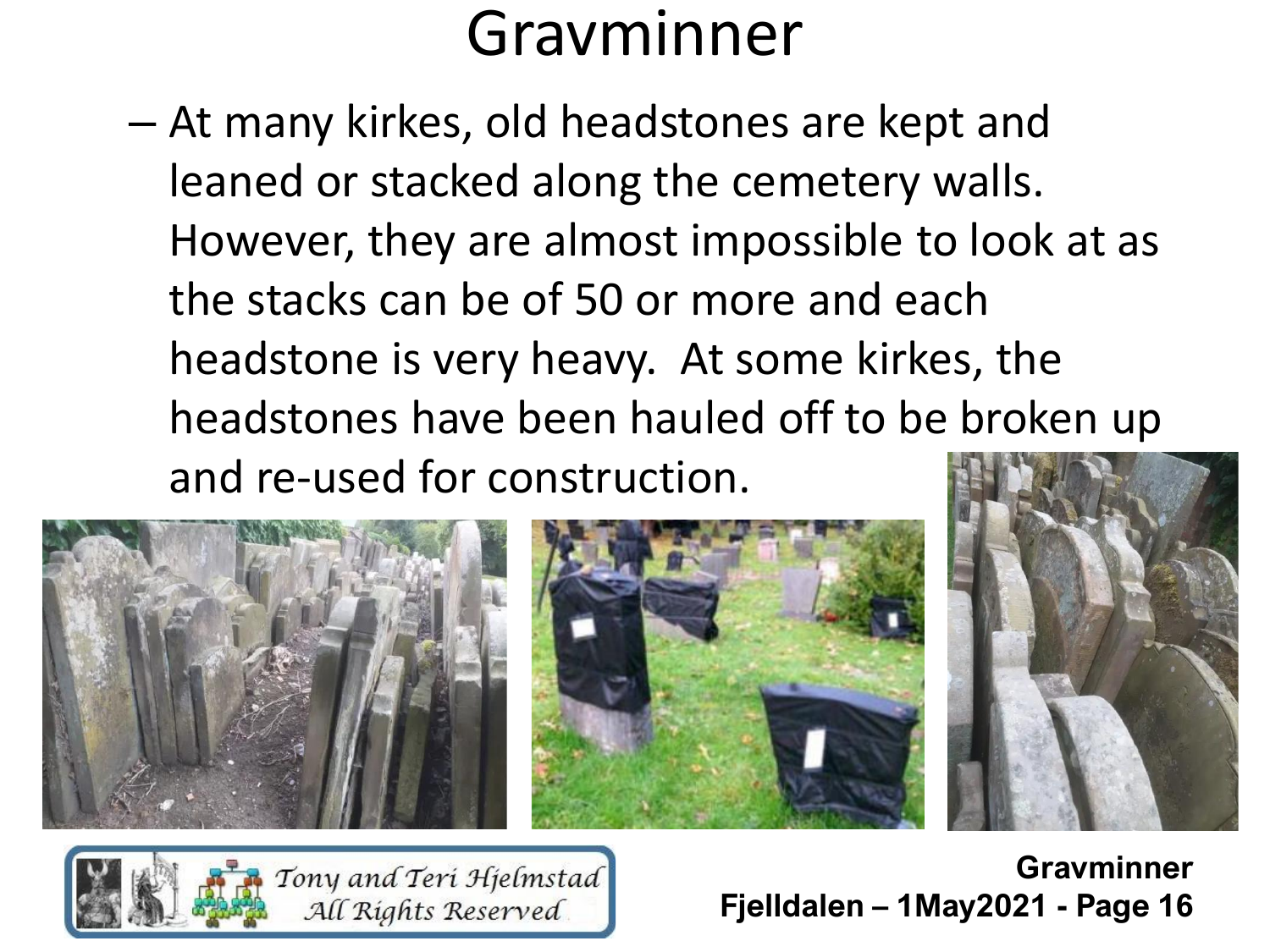• Some kirkes will display some of their older headstones in a way which doesn't take up much space



File:Old tombstones on display at the graveyard (kirkegård) by Sør-Fron Church (Gudbrandsdalsdomen kirke 1792) Hundorp Gubrandsdalen Norway 2017-03-23 Spring sun IMG 1948.jpg From Wikimedia Commons, the free media repository

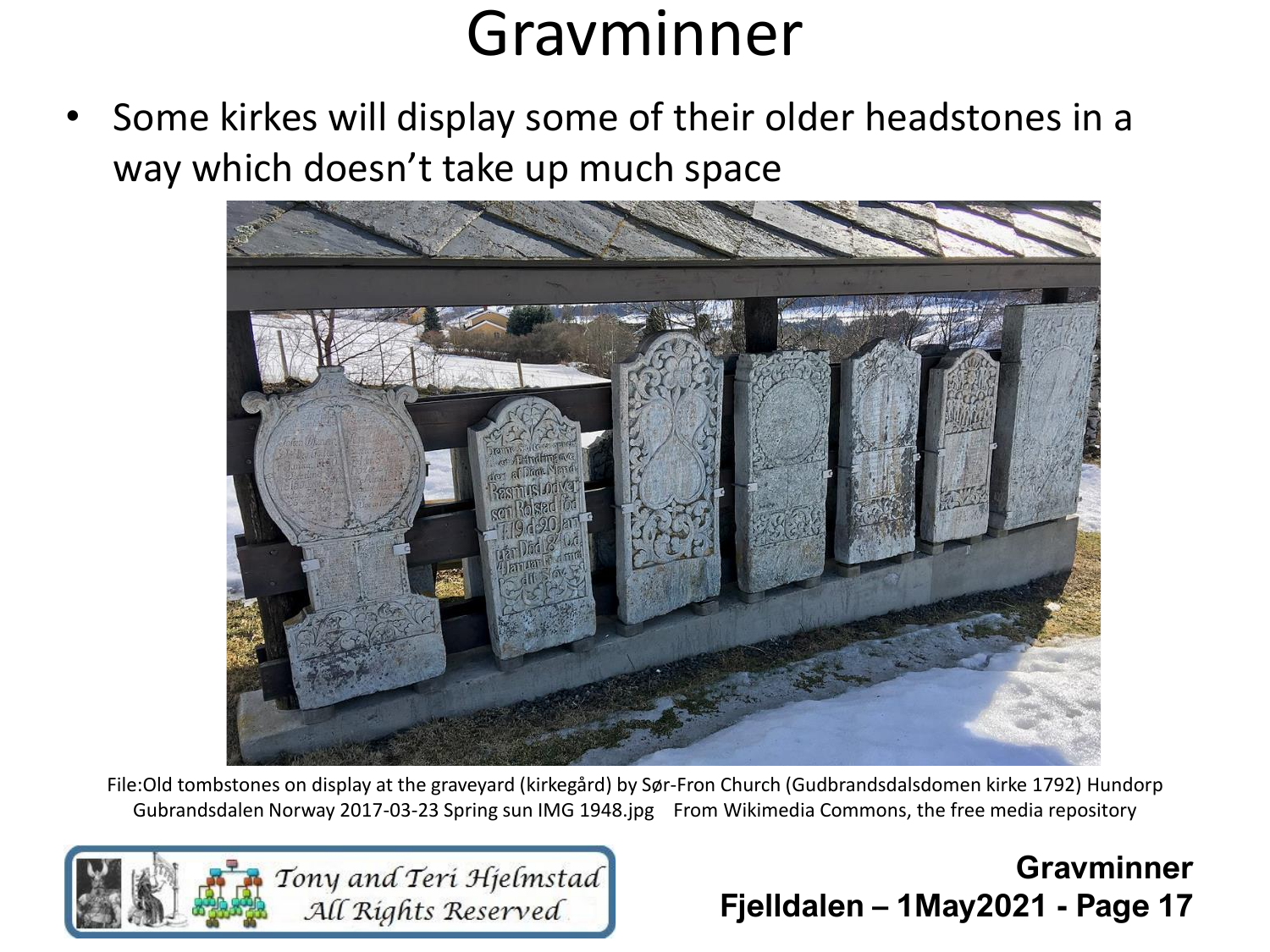- What is in the Gravminner
	- An Index of gravestones
	- The gravestone inscription
	- The dates of their births and deaths
	- An overview of persons buried in a particular cemetery
	- Many photos of gravestones and memorials
	- Some cemetery maps

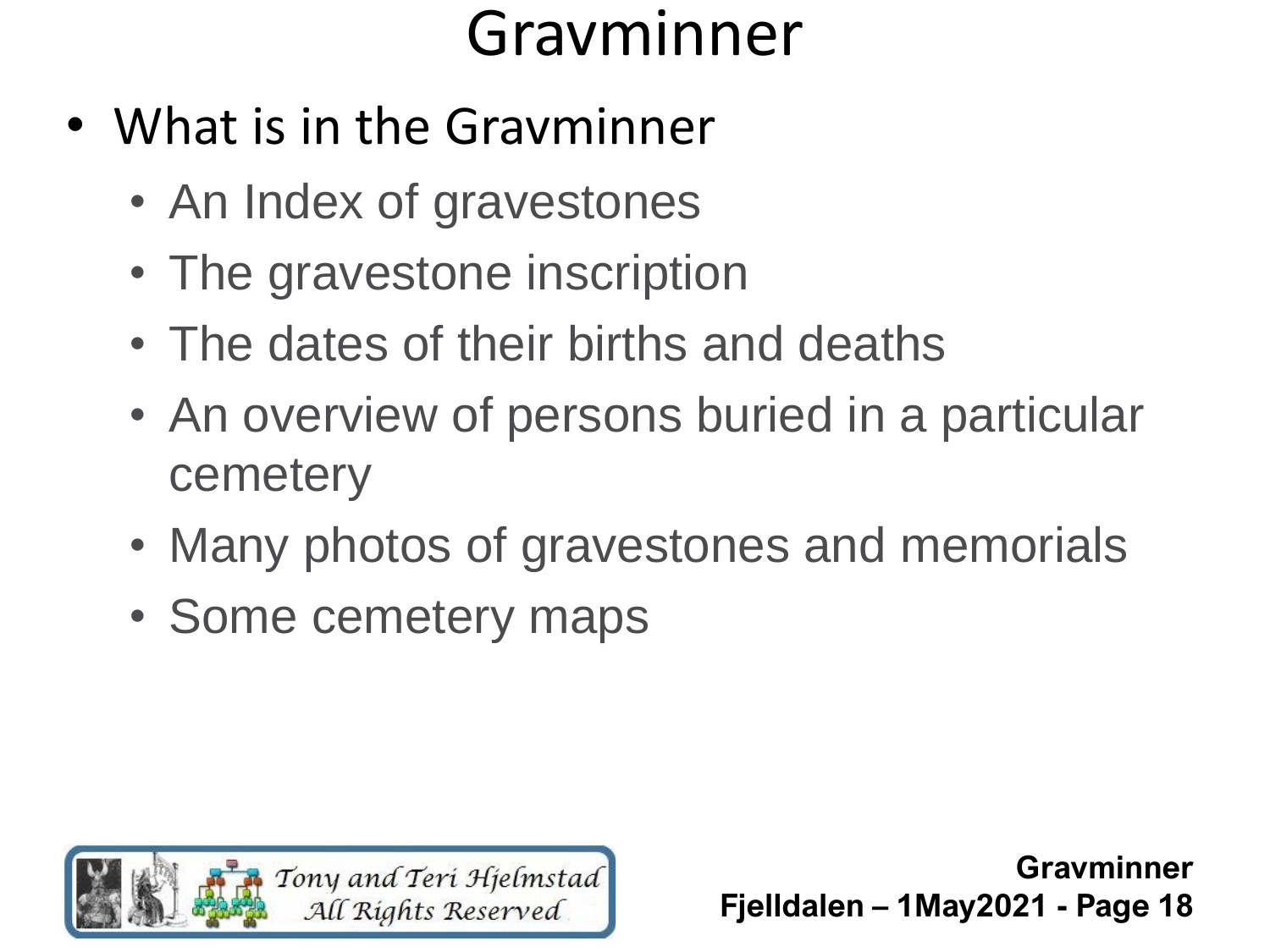- What is in the Gravminner
	- Every cemetery is updated every 5 years
	- Not all cemeteries are included but are coming
	- Contains 2.7 million inscriptions and 1.7 million photos
	- Gravestones which were still standing when inventoried are included, even if removed since
	- This means cemeteries recorded early on have many records from before grave re-use

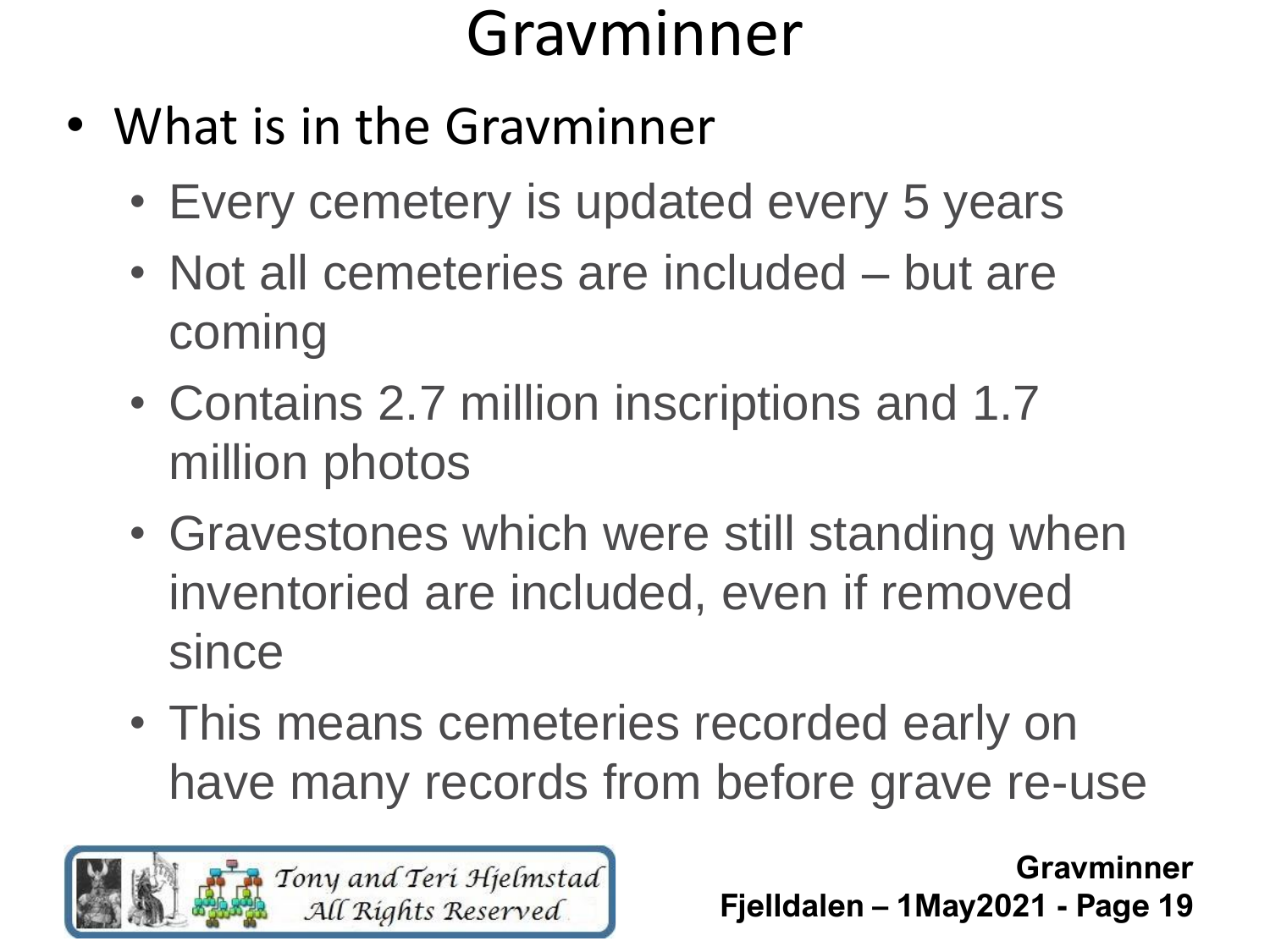- What is in the Gravminner
	- Every cemetery is updated every 5 years
	- Not all cemeteries are included but are coming
	- Contains 2.7 million inscriptions and 1.7 million photos
	- Recording gravestones is performed by volunteers.
	- The database is incomplete but is continually being supplemented.

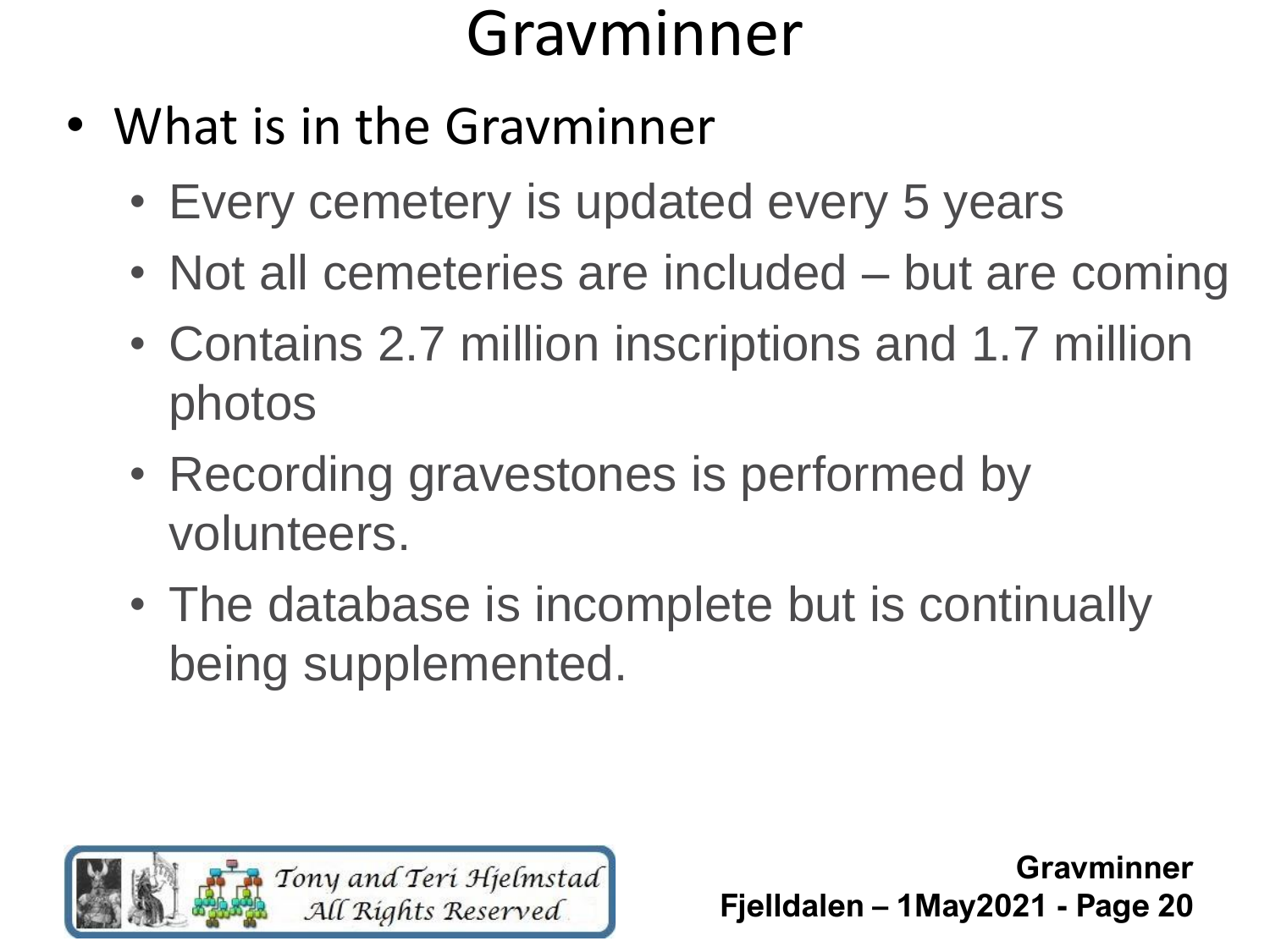- What is in the Gravminner
	- Supplements also include list of cemeteries and church/cemetery records which were than recorded
	- If you can't find the deceased person you are searching for, it may be because the cemetery where the gravestone lies has not yet been registered, because the person was buried after the cemetery was registered or the headstone was removed (plots in Norwegian cemeteries may be reused after a period of 20 years)

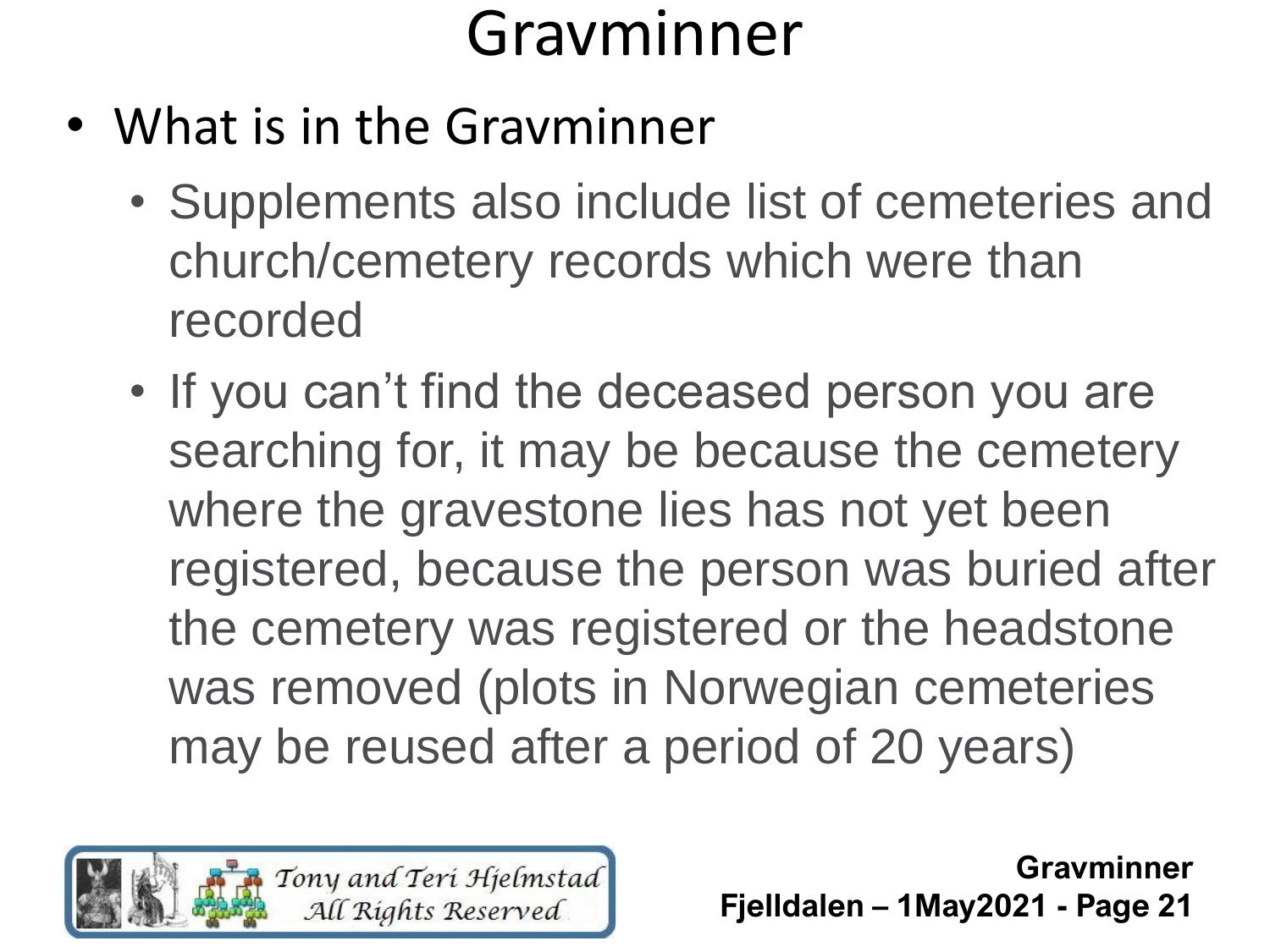- What is in the Gravminner
	- Gravestones which were still standing when inventoried are included, even if removed since
	- This means cemeteries recorded early on have many records from before grave re-use
	- Cemetery plots where relatives have continued to pay the rent are also recorded
	- The earliest dates I've seen are in the 1600's
	- But most recordings are for after 1900

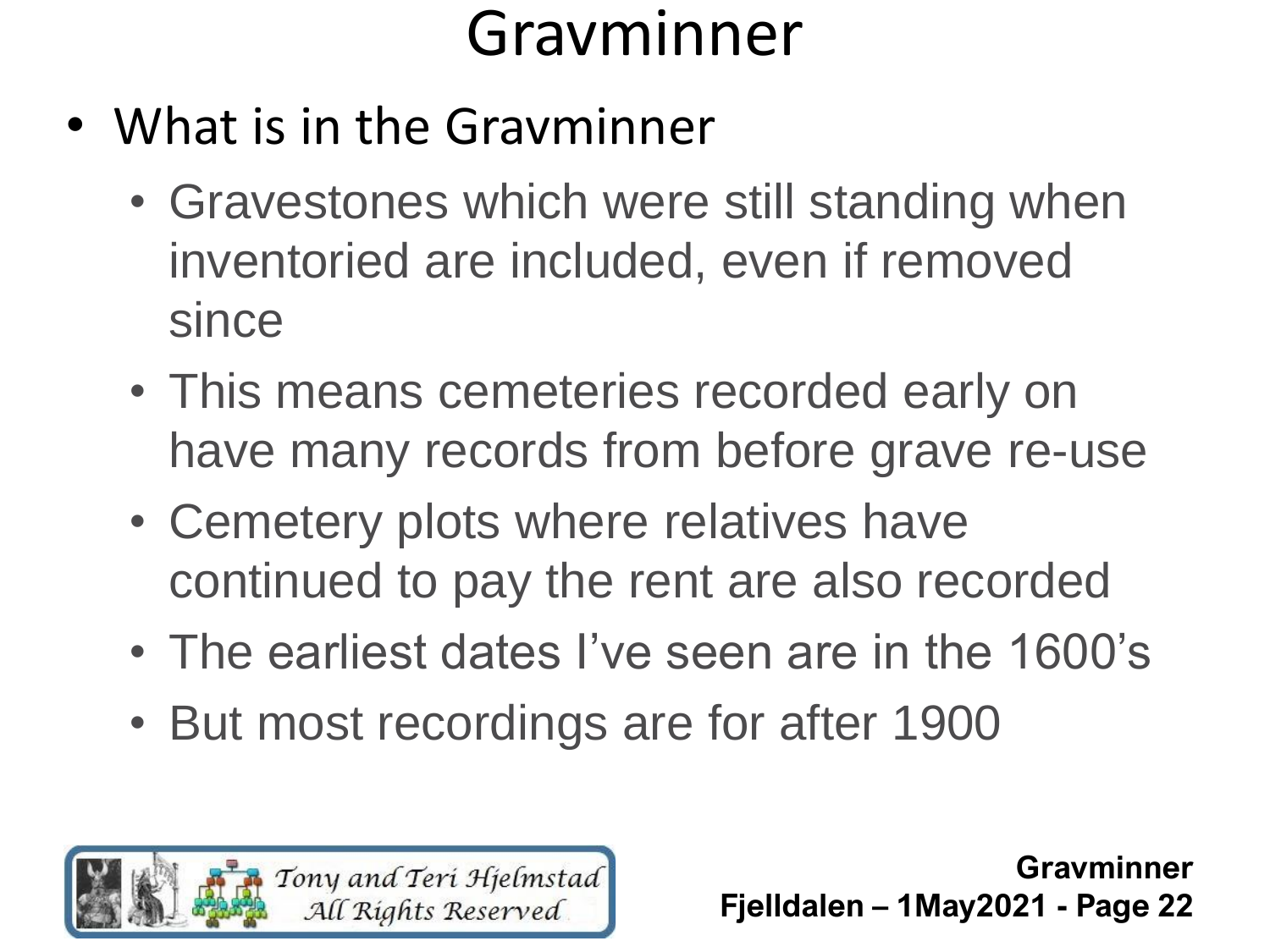- What is in the Gravminner
	- Very few entries are also in FindAGrave or **BillionGraves**
	- More recently, FindAGrave-like monuments have started to appear in the Gravminner records
	- But, since Gravminner limits what can be posted, some people are taking the Gravminner information and creating FindAGrave or BillionGraves entries

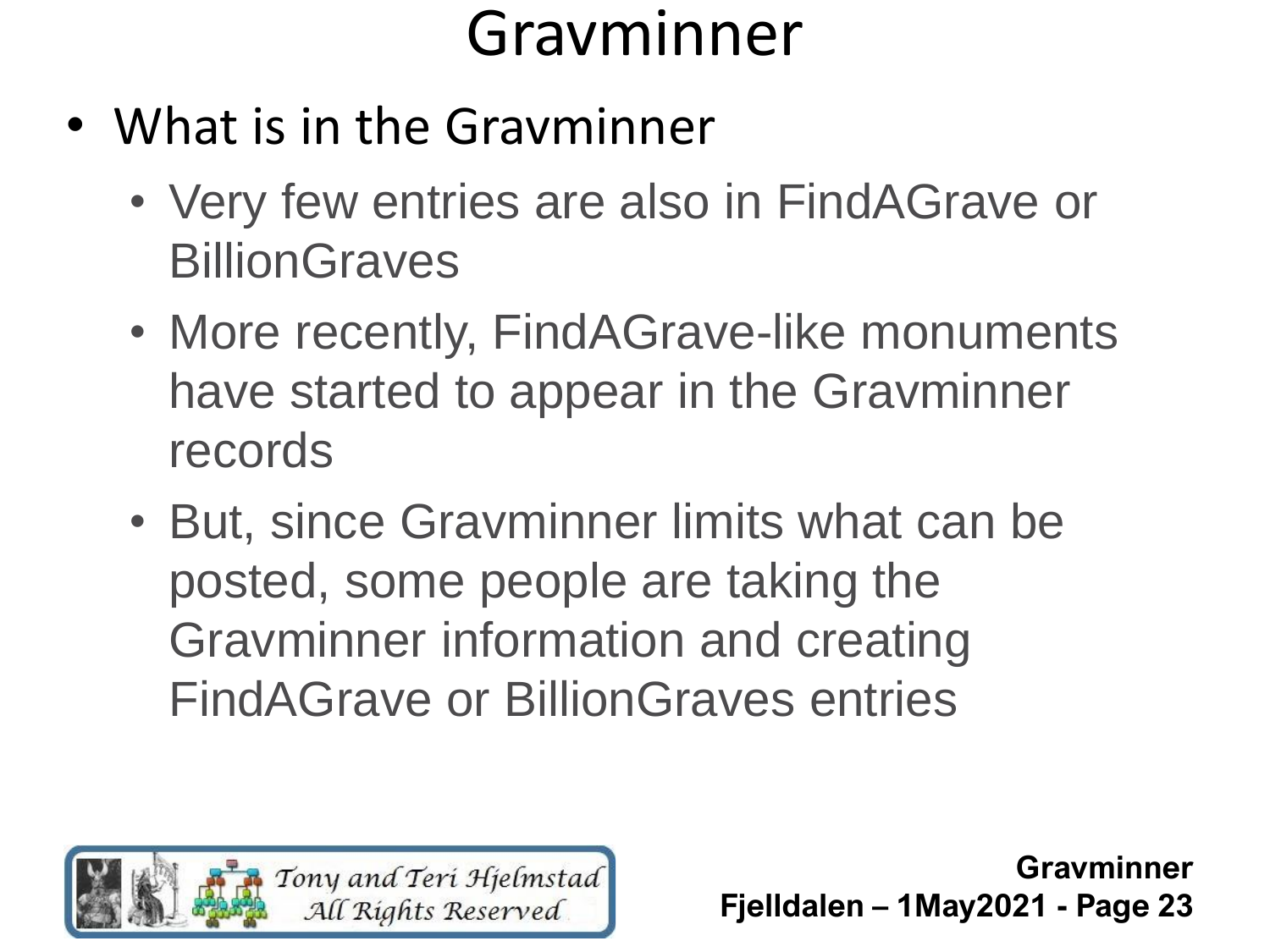# References

- Slekt og Data | Norges største organisasjon [for slektsforskere](https://slektogdata.no/)
	- <https://slektogdata.no/>
- [Finn en](https://www.slektogdata.no/gravminner/finn-en-grav) grav | Slekt og Data
	- [https://www.slektogdata.no/gravminner/finn-en-grav](https://www.findagrave.com/)
- Find A Grave [Millions of Cemetery Records](https://www.findagrave.com/)
	- <https://www.findagrave.com/>
- **[BillionGraves](https://billiongraves.com/)** 
	- <https://billiongraves.com/>
- [Norway Heritage Community -](http://www.norwayheritage.com/snitz/topic.asp?TOPIC_ID=4285) Cemeteries in Norway
	- [http://www.norwayheritage.com/snitz/topic.asp?TOPIC\\_ID=4285](http://www.norwayheritage.com/snitz/topic.asp?TOPIC_ID=4285)